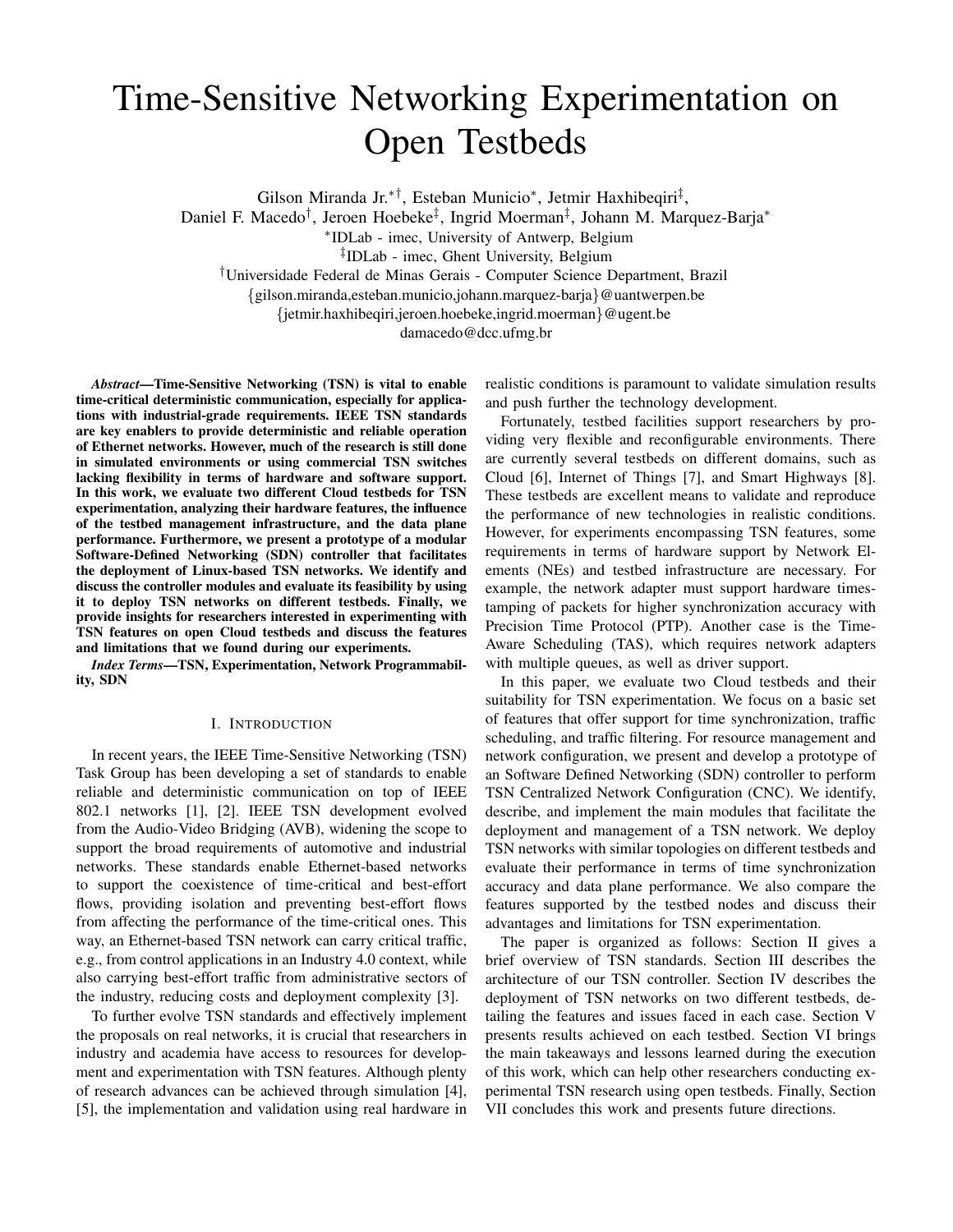# II. BACKGROUND

The TSN standards can be categorized into four main pillars [9]: time synchronization; bounded low latency; reliability; and resource management. Time synchronization is specified by IEEE 802.1AS standard [10], and can be achieved through PTP. TSN nodes usually perform actions based on strict deadlines or time intervals, and PTP allows all nodes to have a common sense of time. IEEE 802.1Qbv [11] and IEEE 802.1Qbu [12] are the main standards related to bounded lowlatency communication. The former leverages network synchronization to coordinate scheduled communications using TAS. The latter defines frame preemption, allowing frames of lower priority flows to be interrupted during transmission in favor of frames of higher priority flows.

For improving reliability the IEEE 802.1Qci standard [13] provides enhancements for flow filtering and policing, allowing traffic to be directed to specific queues on each bridge. This enables precise coordination and isolation of traffic flows. The IEEE 802.1CB [14] also improves reliability through frame replication and elimination, i.e., using redundant transmission of frames through separate paths between source and destination. Finally, for resource management, we highlight IEEE 802.1Qcc [15], which defines protocols for the configuration of flow reservation and their requirements. Three configuration models are defined on 802.1Qcc:

- Fully distributed: in this model the flow specifications from the end stations are propagated to the NEs using a distributed protocol. Bridges in the path between sender and receiver are configured based only on their local knowledge.
- Centralized Network/Distributed User: this configuration model has a CNC entity, with global knowledge of the network topology and configuration of devices. Bridges on the edges relay flow specifications/requirements received from the end stations to the CNC.
- Fully centralized: this model includes a Centralized User Configuration (CUC) entity, aimed at cases in which significant configuration of the end stations is required. Flow characteristics and requirements are specified through the CUC directly to the CNC.

In this work, we will focus on the **fully centralized** model, which gives us more control over all the NEs. Flow characteristics and requirements are provided to the CNC through a CUC API. Synchronization, schedules, and other configurations are specified through the CUC API using auxiliary tools and applied to NEs by the CNC. In the next section, we detail the architecture of the CNC and the agent module.

# III. CNC ARCHITECTURE FOR TSN

To set up and manage a TSN network, many software components must be carefully configured and coordinated across all NEs. Among them, we highlight the PTP synchronization service, the scheduling configuration, and traffic filtering and policing. However, other functionalities such as real-time data plane and control plane monitoring are also useful. Therefore, we designed a CNC architecture with a minimal set of modules to assist the deployment of TSN networks on Linux-based



Figure 1: CNC architecture and communications diagram

devices. Our architecture is composed of a central node assuming the roles of CNC and CUC. We simplify the description focusing on the CNC architecture and its counterpart, the TSN Agent (TSNA), that runs in the NEs.

Figures 1a and 1b show the internal modules of the CNC, and the TSNA, respectively. The main functions of the CNC are carried out by the TSN Controller (TSNC). Figure 1c shows the messages exchanged between the TSNC and TSNA during operation. The TSNC is initialized loading a configuration file with the basic network configuration (1), such as IP addresses, initial schedules, PTP roles and interfaces. Each NE is identified by an Unique Identifier (UID). The TSNC opens a socket (2) and listens for incoming connections of TSNAs started at the NEs. A TSNA initializes scanning the node resources (3), e.g., interfaces, timestamping support, number of queues, and sends an Announce message (4) to the TSNC informing the node UID, node type (end-node or bridge), and its resources. The TSNC replies to the announce (5) by sending the node's configuration specified in the local configuration file, and the TSNA applies the received configuration to the node and starts TSN services such as PTP (6). The TSNC can send messages with new configurations to the TSNA (7), which replies with a confirmation of whether the configuration was applied or an error occurred (8). Similarly, the TSNA can notify topology or resource changes (9), to which the TSNC replies with an acknowledgment (10).

Communication between TSNC and TSNA occurs through the Southbound Interface. For simplicity and faster deployment, we used ZeroMQ (ZMQ) sockets for communication, with messages encoded in JavaScript Object Notation (JSON).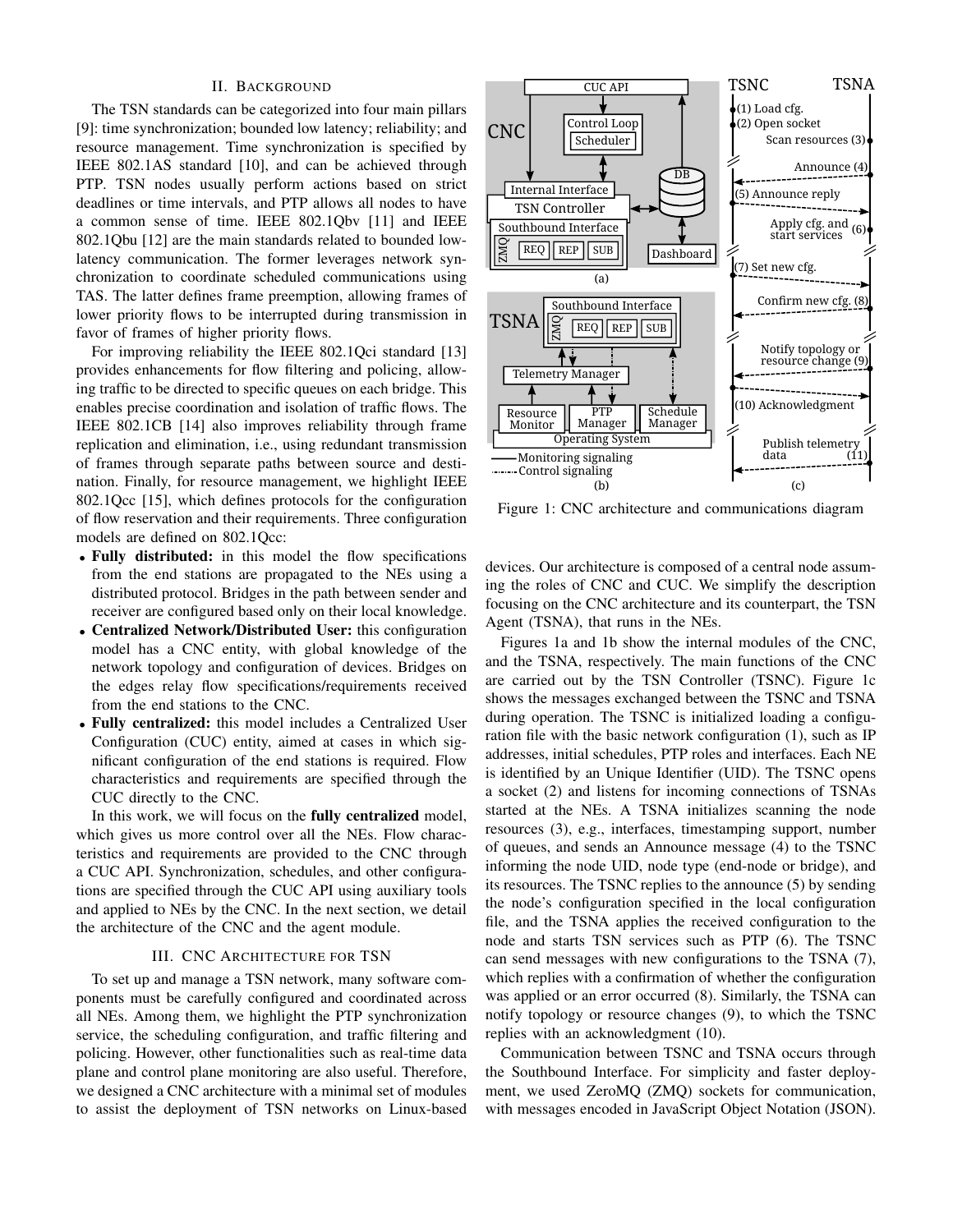However, the ZMQ sockets can be replaced by NETCONF implementations in future versions, following the current standardization trend for TSN configuration [15]. The Southbound Interface contains three types of ZMQ sockets. A REQ socket is opened for each TSNA that connects to the TSNC, and allows the TSNC to make *requests* to the TSNA, for example, to set a new configuration (messages (7) and (8) of Figure 1c). A global REP socket is used to *reply* to requests coming from TSNAs (messages (9) and (10)). Finally, a SUB socket works as a *subscriber* for telemetry data (11). Telemetry data (e.g., synchronization offset) are transmitted using publish/subscribe mode to the TSNC, and stored in the database.

The Southbound Interface of the TSNA has the counterparts of the three sockets. A REQ socket is used to initiate transmissions to the TSNC (messages (4) and (9) of Figure 1c). The REP socket listens for transmissions coming from the TSNC (message (7)), and the PUB socket for telemetry. We use pub/sub to transmit information that is not crucial for network operation, such as long-term monitoring of synchronization offsets, while topology, link speeds, or address changes are transmitted immediately using the REQ socket.

In the CNC we define the *Control Loop* module, coupled with a *Scheduler*. The control loop verifies if the achieved performance of the flows corresponds to the specifications received from the CUC API. When a new flow is registered through the CUC API, the control loop runs a scheduling algorithm to support the new flow and applies the new network configuration through the TSNC. The information for schedule generation (e.g., network topology, link speeds) is obtained through the TSNC's Internal Interface. Schedules and filtering rules are applied by the control loop on NEs via commands to the Internal Interface of the TSNC.

We define a *Dashboard* module for network monitoring and alarms. Telemetry data published by TSNAs are stored in the database, and the Grafana<sup>1</sup>-based Dashboard module allows the operator to configure screens for statistics visualization and set up alarms to notify about network issues. For example, an operator may set an alarm if PTP reports a synchronization offset higher than a threshold, allowing troubleshooting actions to be taken to avoid further issues.

For network operation, the CNC offers the *CUC API* as a centralized management interface. NE configurations can be set based on their UIDs. Flow characteristics and performance requirements are also specified using this API, realizing the fully centralized configuration model. Access permissions are stored in the database and the CUC API enforces them when a request is issued either to the control loop or directly to the TSNC (via Internal Interface).

On the TSNA side, the *Schedule Manager* applies the schedules received from the TSNC, and it also filters policies to direct traffic to the correct queues. This is performed using the Traffic Control (TC) tool for Linux, specifically the tc-taprio<sup>2</sup> module that implements the Time Aware Priority

<sup>1</sup>https://grafana.com/

<sup>2</sup>https://man7.org/linux/man-pages/man8/tc-taprio.8.html

Shaper (TAPRIO). The basic specification of a schedule contains a Gate Control List (GCL), a base-time that indicates when the schedule starts, and a set of schedule entries that indicate which gates (or queues) will be active (or transmitting) at a given moment of a cycle. The example below shows a configuration with a base-time and three schedule entries. The first entry allows traffic mapped to queue 1 to be transmitted in the first  $200\mu s$  of the cycle, the second entry gives  $100\mu s$  for traffic in queue 3, and the third entry gives  $200\mu s$  for traffic in queues 1 and 2 (gate mask 0x03).

|                           | base-time 1528743495910289987 |  |  |  |  |  |  |
|---------------------------|-------------------------------|--|--|--|--|--|--|
| sched-entry S 0x01 200000 |                               |  |  |  |  |  |  |
| sched-entry S 0x04 100000 |                               |  |  |  |  |  |  |
| sched-entry S 0x03 200002 |                               |  |  |  |  |  |  |

The *PTP Manager* controls the synchronization service, based on *linuxptp*<sup>3</sup>, according to the configuration parameters received from the TSNC. A synchronization offset between the NE and the PTP GrandMaster (GM) is reported by *linuxptp* and collected by the PTP Manager. This information is delivered to the *Telemetry Manager*, which may publish to the TSNC if configured to do so. The *Telemetry Manager* can be configured to publish aggregated statistics of this offset (average over several minutes) or only when the offset is above a threshold, to reduce monitoring traffic. Lastly, the *Resource Monitor* constantly checks the state of interfaces, their speed, and the status of *linuxptp* processes, immediately informing the TSNC if any changes occur on these elements. The objective is to quickly inform the TSNC about topology changes, or failure of crucial processes, so recovery measures can be taken.

### IV. DEPLOYMENT OF TSN NETWORKS

TSN networks require specialized hardware and software support for some functionalities. For the scope of the experiments in this paper, the main requirements are hardware-level packet timestamping for PTP synchronization and multiple transmission queues for TAPRIO. It is possible to configure nodes without hardware timestamping, however, PTP synchronization will use software timestamping, taking longer to converge and usually presenting higher synchronization errors. The multi-queue and timestamping support are required not only in the hardware level but also in software.

We set up two distinct experiments on two testbeds: Virtual Wall 2 [16], and CloudLab Utah [17]; using topologies as similar as possible, in order to compare the characteristics of both testbeds. We configured all nodes on both experiments with Ubuntu 20.04.3 LTS, Linux kernel v5.4.0-91, iproute2 v5.5.0, and linuxptp v3.1.1. On Virtual Wall we used the *pcgen03-5p* nodes equipped with Intel(R) Xeon(R) CPU E5645 with 24 threads and 24GB of RAM. On CloudLab we used the *d6515* nodes equipped with AMD EPYC 7452 CPU with 64 threads and 128GB of RAM. The nodes had different configurations of network adapters, with CloudLab nodes having three different models on each selected node.

<sup>3</sup>http://linuxptp.sourceforge.net/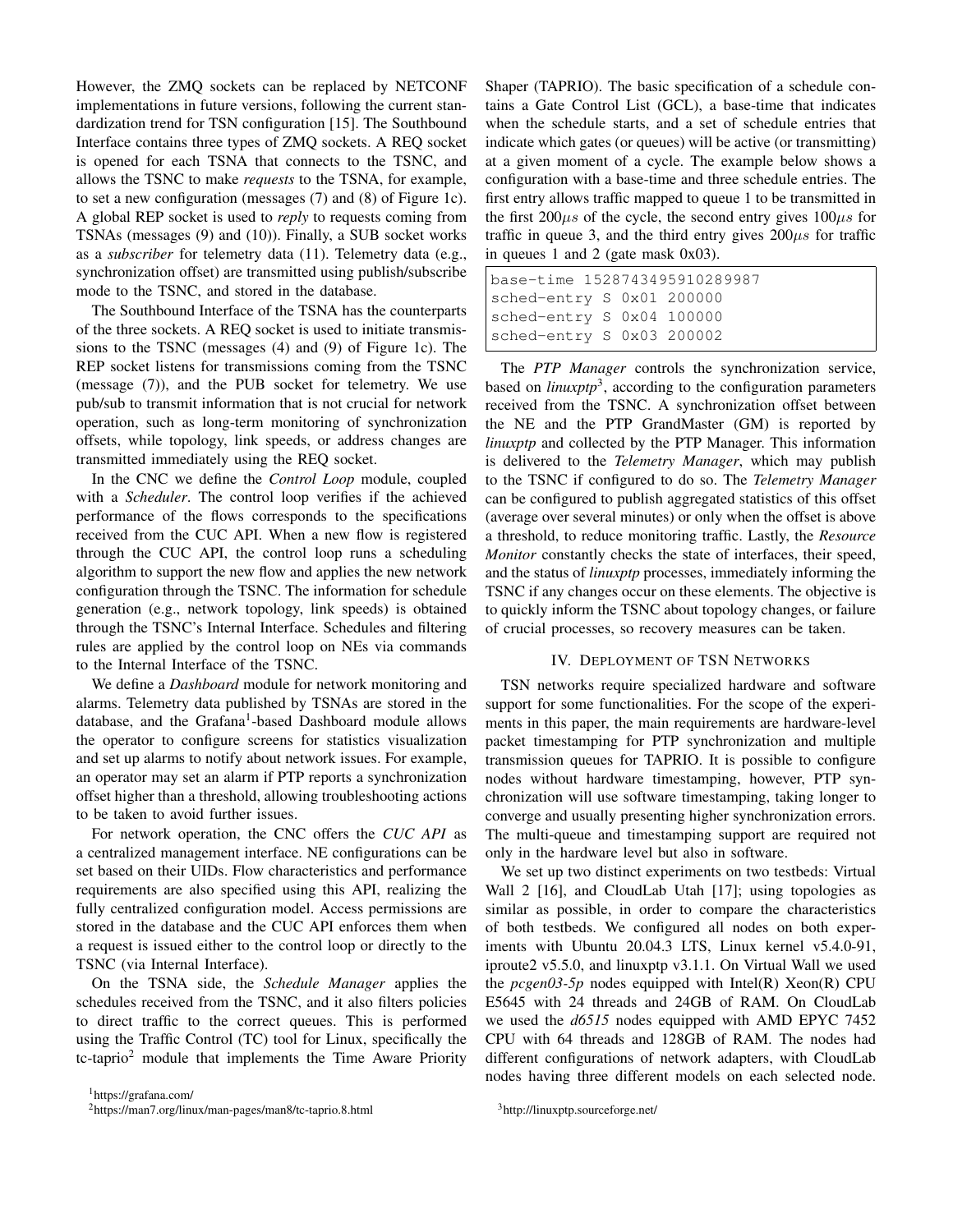Table I lists the network adapters on each testbed. The first column shows interface names returned by the Operating System (OS), the second column indicates the support for hardware timestamping. The third and fourth columns show the number of transmission (TX) and reception (RX) queues, reported by the *ethtool* application. The fifth column shows the maximum link speeds of each card, and the last column shows the controller model.

Table I: Network adapters on testbed nodes selected

| <b>Interface</b> | <b>HW TS</b>    | <b>TXO</b> | <b>RXO</b> | Speed   | Controller      |  |  |  |  |  |  |
|------------------|-----------------|------------|------------|---------|-----------------|--|--|--|--|--|--|
| Virtual Wall     |                 |            |            |         |                 |  |  |  |  |  |  |
| $eth*$           | yes             |            |            | 1Gb/s   | i82576          |  |  |  |  |  |  |
| Cloudlab         |                 |            |            |         |                 |  |  |  |  |  |  |
| $ens1f*np*$      | no <sup>1</sup> | 74         | 74         | 25Gb/s  | <b>BCM57414</b> |  |  |  |  |  |  |
| $eno*$           | yes             | 4          | 4          | 1Gb/s   | <b>BCM95720</b> |  |  |  |  |  |  |
| $ens3f*$         | yes             | 1262       | $63^2$     | 100Gb/s | MT28800         |  |  |  |  |  |  |

<sup>1</sup>Limited support due to driver version.

<sup>2</sup>Queue numbers depend on the number of CPU logical cores.

All Virtual Wall nodes that we selected have two Intel 82576 network adapters, one with two ports and the other with four ports. One port is allocated for testbed management plane, leaving the other 5 available for connection between nodes. The interfaces have hardware timestamp support, 8 TX and RX queues, and 1Gbps line speed. The nodes selected on CloudLab have three different adapters, each with two ports. The interfaces listed as *ens1f0np0* and *ens1f1np1* use the Broadcom BCM57414, which offer line speeds of 25Gbps, and report 74 TX and RX queues. Although the network adapter documentation indicates support for hardware timestamping and IEEE 802.1AS synchronization, *ethtool* and *linuxptp* were not able to identify such support, limiting the capabilities of those interfaces for PTP synchronization. The other two interfaces, with naming pattern *eno\**, used Broadcom BCM95720 controllers. These interfaces had a maximum speed of 1Gbps, and hardware timestamping support. The controller documentation indicates support for 17 RX queues and 16 TX queues, but from the OS, we were able to enable at most 4 RX and TX queues. The last row of the table details the *ens3f0* and *ens3f1* interfaces, which use the Mellanox MT28800 controller. These interfaces have speeds of 100Gbps, hardware timestamping support, and a number of queues according to the number of logical CPU cores. As we used nodes with 64 cores, the OS reported 63 TX and 126 RX queues for those interfaces. Table the actrove dealer and the state appear by the state and other interactions from PC1 to PC1 to PC1 to PC1 to PC1 to PC1 to PC1 to PC1 to PC1 to PC1 to PC1 to PC1 to PC1 to PC1 to PC1 to PC1 to PC1 to PC1 to PC1 to P

The topology used for the tests is shown in Figure 2. In CloudLab, despite having 6 network ports (1 reserved for testbed infrastructure), we were unable to create more than 3 links per node. Therefore, for the CloudLab setup we used a virtual shared link to connect PC1, PC3, and SW1, and another virtual shared link to connect PC2, PC4, and SW3. In those cases, the link of a single port is split into more links to the connected nodes. In Virtual Wall we were able to use all the network ports of the nodes. Figure 2 also indicates the traffic generated during the scheduling tests. We generate UDP traffic



Figure 2: Topology used for the experiments

UDP App 2) and use *iperf3*<sup>4</sup> to generate TCP traffic from PC3 to PC4. In both experiments, we configured SW1 as PTP GM, SW2 and SW3 as PTP Boundary Clock (BC), and the PCs as PTP slaves. The CNC was deployed in a separate node, with a logical control link to all other nodes.

# V. EXPERIMENTAL RESULTS

We deployed the two experiments on Virtual Wall and CloudLab testbeds, seeking to achieve topology and node configurations as similar as possible. We evaluated the functionalities of precise time synchronization and traffic scheduling running similar tests in both experiments.

# *A. PTP Synchronization Accuracy*

Our first analysis regards the PTP synchronization accuracy over 30 minutes of execution. We disregard the first two minutes after initializing PTP to allow all nodes to reach a steady-state of synchronization. Table II shows the absolute PTP synchronization offset (error) between each node and the GM, in each testbed. For each case, we show the median offset, the 90th, and 99.9th percentiles. We observed better synchronization accuracy on CloudLab nodes, with median offset up to 26 ns, while on Virtual Wall nodes the median offset was up to 416 ns. The testbed infrastructure contains switches or routing equipment to interconnect nodes. Such equipment may introduce delays and jitter in the traffic between the nodes of the experiment, affecting the PTP operation. Nevertheless, both testbeds offer sub-microsecond synchronization accuracy most of the time, allowing reliable experimentation with schedules having slots in the range of tens of microseconds.

Table II: Absolute PTP synchronization offset (in ns)

|             | Median | 90th         | 99.9th | <b>Median</b>   | 90th | 99.9th |  |
|-------------|--------|--------------|--------|-----------------|------|--------|--|
| <b>Node</b> |        | Virtual Wall |        | <b>CloudLab</b> |      |        |  |
| SW2         | 218    | 572          | 1061   | 12              | 30   | 604    |  |
| SW3         | 305    | 738          | 1535   | 16              | 39   | 935    |  |
| PC1         | 192    | 478          | 1020   | 16              | 44   | 547    |  |
| PC2         | 394    | 984          | 1795   | 26              | 68   | 1352   |  |
| PC3         | 220    | 520          | 1069   | 12              | 30   | 562    |  |
| PC4         | 416    | 998          | 5624   | 23              | 58   | 1398   |  |

# *B. Traffic Scheduling*

The scheduling experiments demonstrate the use of multiqueues and traffic policing to perform fine-grained control over traffic behavior. We defined the three schedules shown

<sup>4</sup>https://iperf.fr/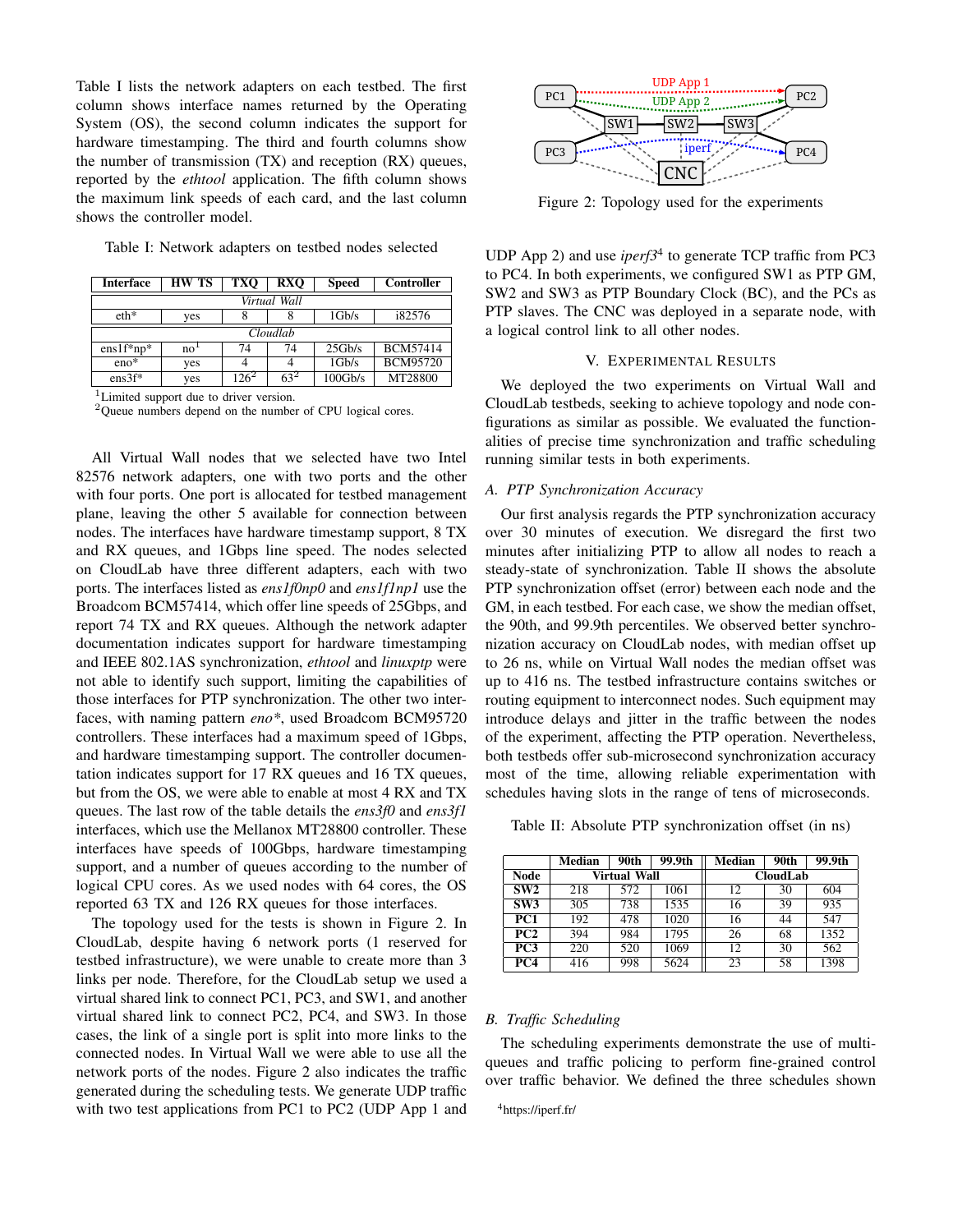in Figure 3 for these experiments. Each square represents a slot of  $250\mu s$ . The number in each square indicates the active queue. We also defined slots with all queues inactive (crossed squares), which can represent slots allocated to other traffic classes. Best-effort traffic is directed to queue 0, including communication between TSNC and TSNAs, and PTP packets. Iperf traffic was allocated to queue 1, while UDP Application 1 was allocated to queue 2, and UDP Application 2 allocated to queue 3. The schedules were applied through commands to the CUC API on egress ports of nodes PC1, SW1, SW2, and SW3, considering the direction of traffic shown in Figure 2.

Figure 4 shows the results obtained on Virtual Wall. The top graph shows the 99th percentile of one-way delay of packets from the UDP Apps. The UDP sender transmits a packet every 1 ms. The bottom graph shows the TCP throughput achieved with iperf3. Schedule 1 allocates one slot for each flow, resulting in 5.75 ms delay for the UDP Apps and 5.5 MB/s throughput for iperf. Schedule 2 allocates another slot for iperf, doubling the throughput to 11 MB/s. Schedule 3 replaces the slot from queue 1 with a slot for queue 2, giving the additional slot to App 1. We can observe the simultaneous change of behavior in both flows, reducing the delay of App 1 to 3.5 ms, and reducing iperf throughput to the initial 5.5 MB/s. Lastly, we apply Schedule 1 again and observe the same behavior from the start of the experiment.

1 |  $\otimes$  0 | 2 |  $\otimes$  | 3 |  $\otimes$  | 0 |  $\otimes$  |  $\otimes$  | 0 |  $\otimes$  |  $\otimes$  |  $\otimes$  |  $\otimes$  |  $\otimes$  |  $\otimes$  |  $\otimes$  |  $\otimes$  |  $\otimes$  |  $\otimes$  |  $\otimes$  |  $\otimes$  |  $\otimes$  |  $\otimes$  |  $\otimes$  |  $\otimes$  |  $\otimes$  |  $\otimes$  |  $\otimes$  |  $\otimes$  | 1  $\boxtimes$  0  $\boxtimes$  1 3  $\boxtimes$  0  $\boxtimes$  1  $\boxtimes$  0  $\boxtimes$  1  $\boxtimes$  0  $\boxtimes$  Schedule 2 1  $\boxtimes$  0  $\boxtimes$  0  $\boxtimes$  3  $\boxtimes$  0  $\boxtimes$   $\boxtimes$  0  $\boxtimes$   $\boxtimes$  0  $\boxtimes$   $\boxtimes$  0  $\boxtimes$   $\boxtimes$  Schedule 3





Figure 4: Scheduling on Virtual Wall testbed

Figure 5 shows the results of the same experiment on CloudLab. Due to the higher speed of network adapters, we observed a significantly higher throughput using iperf, starting at around 80 MB/s and reaching up to 175 MB/s when applying Schedule 2. We also see a slight decrease of one-way delay of UDP Apps as the propagation of packets through the links can occur much faster. Despite that, we observed a few peaks of delay in this deployment. We suspected that these peaks were caused by the shared link created by the testbed to interconnect SW3, PC2, and PC4. The egress port of SW3 (on which we apply the schedules) is logically split into two links to connect PC2 and PC4. After the packets egress from SW3 port, packet queuing or aggregation policies are not under our control, and the flows might be affected by the testbed configuration. We performed an additional experiment where flows do not converge to a common link. We used SW3 as end node, taking the roles of PC2 and PC4 on receiving traffic from PC1 and PC3. The result of this test is shown in Figure 6, in which we omit the iperf results due to space limitation. We observed that the delay spikes did not occur and one-way delay was more deterministic.





Figure 6: Scheduling on CloudLab testbed ending on SW3

## VI. MAIN TAKEAWAYS AND LESSONS LEARNED

Experimental research with TSN features requires specialized support in hardware and software. Fortunately, different testbeds offer support for such research, allowing experimental validation of theoretical works. We list below a few takeaways and lessons learned during this work that may help other researchers when setting up their experiments:

• Preliminary feature test: before setting up experiments with several nodes, it is important to verify hardware and